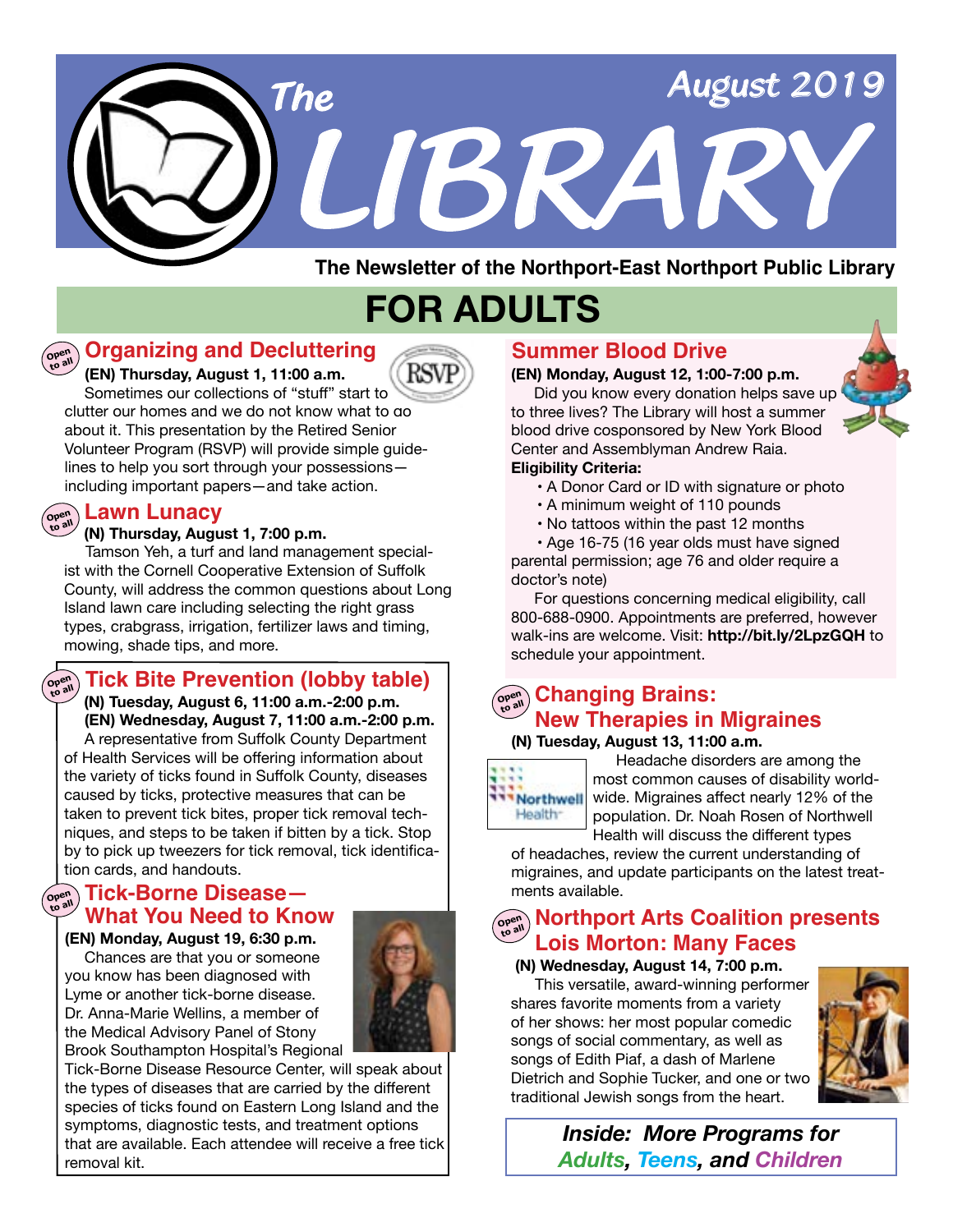- 3 -

# **Computer Classes**



# **FOR ADULTS FOR ADULTS**



# **All About Streaming Services**

#### **(N) Tuesday, August 20, 7:00 p.m.**

In this hands-on class, learn how to write a letter, make a flyer, and create a newsletter using Microsoft Word. Learn how to edit and format text and documents, manipulate graphics, and use other features. Registration begins July 22. ([NENC307\)](https://search.livebrary.com/record=g1093090~S43)

# **Introduction to Microsoft Access**

#### **(EN) Thursday, August 15, 7:00 p.m.**

 Learn how to use the popular Etsy.com website to buy or sell handmade goods, vintage items, arts and crafts, and more. Topics include creating an account, checking reliability of sellers and buyers, and online safety. Registration begins July 22. [\(NENC322\)](https://search.livebrary.com/record=g1093089~S43)

# **A<sub>ndas</sub> Computers for Home Use:**<br>
Microsoft Word

# **Introduction to Etsy**

#### **(N) Thursday, August 8, 7:00 p.m.**

 There are ways to access TV or movies other than using a cable provider. In this lecture and demonstration class, you will learn about Internet-based streaming and the services available from various providers. Registration is underway. [\(NENC305\)](https://search.livebrary.com/record=g1091715~S43).

#### **(N) Friday, August 16, 6:00 p.m.**

Sweet or savory, everyone loves this flaky pastry that melts in your mouth. Make authentic empanadas to take home and cook to perfection. Chefs

Andrea and Jason Moss of *Get Stuffed* will discuss recipes and variations and provide tastings. A nonrefundable materials fee of \$5 is payable at the time of registration. Registration begins August 1. ([NENA841](https://search.livebrary.com/record=g1093076~S43))

# **Empanada Party!**

# **Watercolor Workshop**

#### **(N) Wednesday, August 21, 10:00 a.m.**

# **Judicial Power and Democracy: Can We Have Both at the Same Time?**

 Enjoy painting with watercolor! Get creative and have fun with artist Victoria Beckert in this introductory class. All supplies are provided, and each participant goes home with a completed painting. A nonrefundable materials fee of \$5 is payable at the time of registration. Registration begins August 1. [\(NENA842](https://search.livebrary.com/record=g1093077~S43))

*Book Groups*

**These groups will return in the fall.**



# **Nuno Felting Technique**

**(N) Thursday, August 15, 6:30 p.m.**



Felting is a user-friendly technique that is simple to learn. Using a needle tool, participants will meld wool fibers onto felt to create a colorful pattern. Artist Oksana Danziger will guide each patron in creating a beautiful felted flower to take home.

A nonrefundable materials fee of \$10 is payable at the time of registration. Registration begins August 1. [\(NENA840\)](https://search.livebrary.com/record=g1093074~S43).

#### **(N) Wednesday, September 4, 7:00 p.m.**

 Among democracies, America is alone in the degree to which judges are granted what is effectively lawmaking power by our system. David Green, professor of political science at Hofstra University and winner of Hofstra's Distinguished Teaching Award, will examine the history and philosophy behind this unique approach where unelected (and unremovable) judges—not democratically elected representatives—govern.

# **<u>Open</u> <b>Songbirds of the Fifties: A Musical Salute to Doris Day and Patti Page**

# $\left(\begin{smallmatrix} \mathsf{open}\ \mathsf{on} \mathsf{on} \mathsf{on} \mathsf{on} \mathsf{on} \mathsf{on} \mathsf{on} \mathsf{on} \mathsf{on} \mathsf{on} \mathsf{on} \mathsf{on} \mathsf{on} \mathsf{on} \mathsf{on} \mathsf{on} \mathsf{on} \mathsf{on} \mathsf{on} \mathsf{on} \mathsf{on} \mathsf{on} \mathsf{on} \mathsf{on} \mathsf{on} \mathsf{on} \mathsf{on} \mathsf{on} \mathsf{on} \mathsf{on} \mathsf{on} \mathsf{on} \mathsf{on} \mathsf{on} \mathsf$ **Greenbelt Trails**

#### **(N) Monday, August 26, 7:00 p.m.**

 Chris Paparo of Fish Guy Photos will discuss his multiple trips to Tanaku Lodge in Elfin Cove, Alaska. Hear tales of fishing for giant halibut, rockfish, and salmon while surrounded by awe-inspiring scenery and "Nat Geo" wildlife encounters.

**PERIODI** 

# **Apple Strudel**

**(N) Saturday, September 7, 11:00 a.m.**

Celebrate the coming fall season by creating a classic apple strudel ready to take home and bake in your own oven! Registration begins August 17. [\(NENA844](https://search.livebrary.com/record=g1093096~S43))

#### **(EN) Monday, September 9, 6:30 p.m.**

Career coach Constance Lagan will provide job seekers with the skills to approach a job search with an optimistic attitude. Promote yourself with positive success during the search, interview, and negotiation process to secure a position you love, and earn a wage that reflects your market value. Registration begins August 19. (NENR213)

# **ESL Game Night**



# **Quick Reads**

#### **(EN) Monday, August 26, 7:00 p.m.**

# **Alaska Travel Adventures Open to all with the Fish Guy**

 This informal reading group is designed for intermediate English language learners and for those who would like to develop their literacy skills. Pick up this month's reading selection at the East Northport Circulation Desk.

# **Novel Ideas, Page Turners, Short Story Central, and Truth Be Told**

 Catch up on your reading while you catch some sun at the beach! Grab a book from the Library's Beach Bag Books kiosks at Town of Huntington beaches at Crab Meadow, Asharoken, and Hobart.



# **Beach Bag Books**

### **Waffle Ice Cream Sandwiches**

#### **(N) Thursday, August 22, 2:00 p.m.**

 Come create a yummy summertime sensation with the Baking Coach. Patrons will make homemade waffles and place ice cream in between. Add assorted sprinkles, syrups, whipped cream, and enjoy a classic treat! Registration begins August 1. [\(NENA843](https://search.livebrary.com/record=g1093149~S43))

#### **(N) Friday, August 23, 7:00 p.m.**



### **An Optimistic Approach to Job Seeking**

 Join Dr. Diane Cypkin for a trip back in time to the fabulous '50s when two of the leading ladies on the radio were Doris Day and Patti Page. Dr. Cypkin will sing the hits of these iconic artists, including such songs as *Tennesee Waltz*, *Mockingbird Hill*, and *Secret Love*, as well as share some of their personal stories.



#### **(N) Wednesday, August 28, 7:00 p.m.**

 The Long Island Greenbelt Trail Conference is a unique, nonprofit grassroots organization that has created more than 200 miles of hiking paths on Long Island. Member Tom Casey will present information on the trails available to the public as well as add his own hiking tips.

# **Chair Yoga**

#### **(N) Mondays, September 9, 16, 23, 30, 9:30 a.m.**

 Chair yoga is a gentle yoga class practiced while seated in a chair, or standing using the chair to help with balance. This class is wonderful for all ages and abilities, but especially beneficial for seniors or those recovering from injuries. You will gain strength, balance, flexibility, and confidence. Dress for comfort and bring a water bottle. As with all exercise programs, please check with your healthcare provider before registering. Registration begins August 17. [\(NENA845\)](https://search.livebrary.com/record=g1093099~S43)

**October 10, 17, 24, November 14, 6:00 p.m.** 

#### **Learn to Be . . . Tobacco Free (EN) Thursdays, September 12, 19, 26, Open to all**

 This free, multi-session program is offered by the Suffolk County Office of Health Education and is based on the CDC's Clinical Practice Guidelines for treating nicotine dependence. The emphasis is on *preparing* to quit. Those who use all forms of tobacco are welcome. Call Debora Rippel at the Suffolk County Office of Health Education at 631-853-2928 to register.

#### **(EN) Wednesday, August 14, 7:00 p.m.**

Would you like to practice and grow your English language skills? Join in a fun-filled evening playing games and making new friends. Registration is preferred, but drop-ins are welcome. Registration begins August 1. ([NENR210\)](https://search.livebrary.com/record=g1093332~S43)

**Open to all**

# **Everyday Spanish**

#### **(EN) Tuesdays, August 6, 13, 20, 27, 4:00 p.m.**

 This Spanish conversation course will focus on mastering key vocabulary words to help you start conversing in Spanish immediately—great for both beginning and intermediate Spanish language learners. Registration is underway. ([NENR211\)](https://search.livebrary.com/record=g1092507~S43)

### **Musical Spanish**

#### **(EN) Tuesdays, September 3, 10, 17, 24, October 1, 8, 15, 22, 29, 4:00 p.m.**

 This fun program will help you develop your Spanish language skills by listening to and deciphering the words of popular songs known throughout the Spanish-speaking world. Registration begins August 19. ([NENR216\)](https://search.livebrary.com/record=g1093292~S43)

#### **(N) Tuesday, September 10, 7:00 p.m.**

 In this hands-on class for intermediate and advanced computer users, you will learn the basics of database design and management using Microsoft Access. Topics include planning and defining a database, working with fields, records, tables, queries, and more. Registration begins July 22. ([NENC308](https://search.livebrary.com/record=g1057769~S43))

**On**

 The Library is happy to announce that we have expanded our circulating video games collection. We now carry a variety of game titles for Microsoft XboxOne, SonyPS4, and Nintendo Switch. Cardholders may borrow up to two games per card.

# Video Games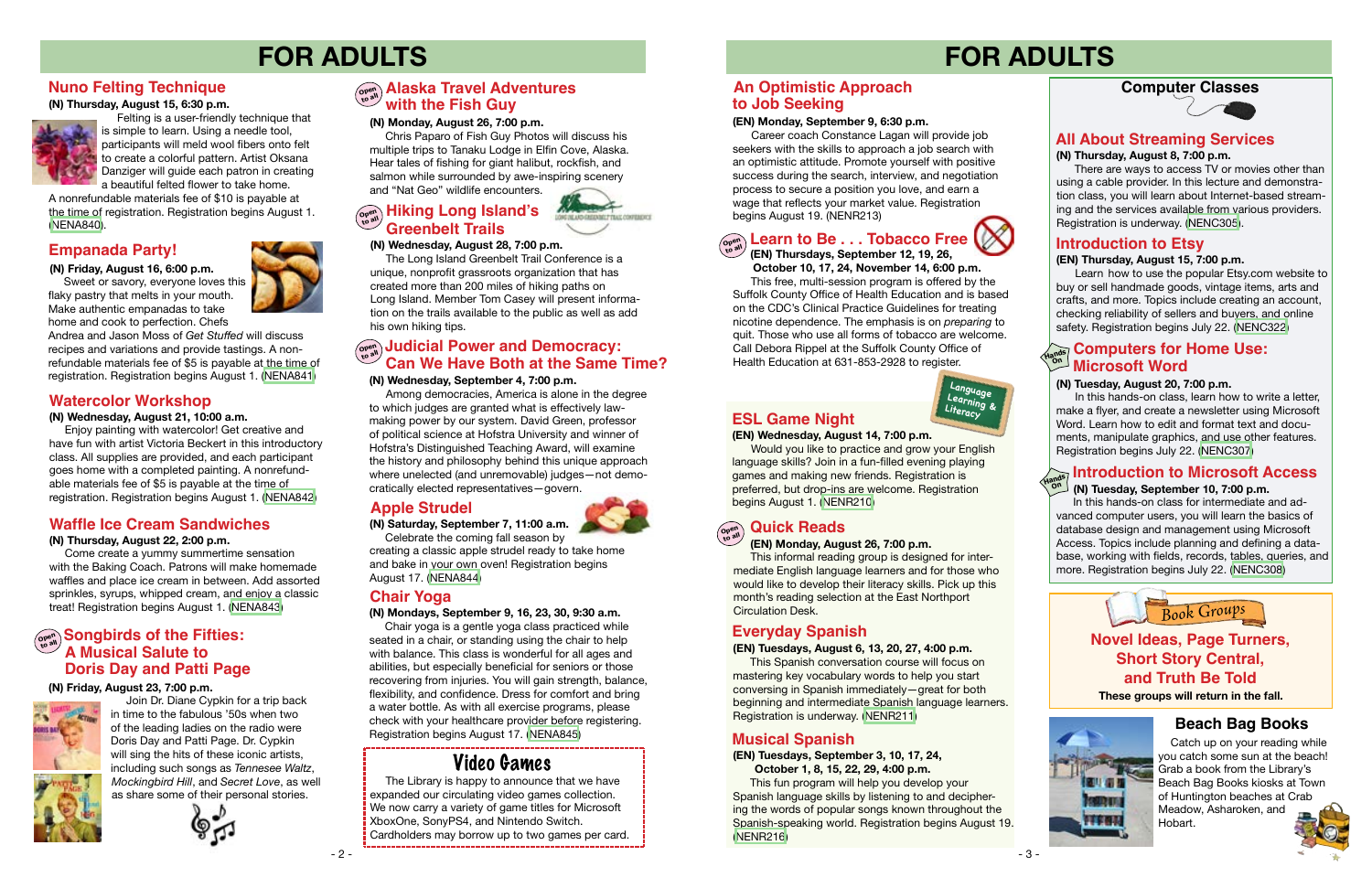



# *The Aftermath*

**Fridays, (N) August 2, and (EN) August 9, 2:00 p.m.** Post World War II, a British colonel and

his wife are assigned to live in Hamburg during the reconstruction, but tensions arise with the previous German owner of the house. Rated R. 109 minutes.

# **Friday Movies**





#### **Fridays, (N) August 16, and (EN) August 23, 2:00 p.m.**

POMS is a comedy about a group of women who form a cheerleading squad at their retirement community, proving that you are never too old to "bring it!" Rated PG-13. 92 minutes.

*Closed captioning will be displayed.*

# **FOR ADULTS FOR TEENS**

 Online video tutorials & training courses for all levels. Learn technology, creative, and business skills. Courses include web design, photography, Audio + Music, 3D + Animation, education, and more.

# **In the Northport Gallery:**

# **Defensive Driving**

*Please note: These courses promote safe driving and help participants maintain their driving skills. Check with your insurance company about the specific premium and point reductions available to you.*

**(N) Mondays, August 12 & 19, 7:00-10:00 p.m.** Applications are available at both library buildings beginning July 22. Fee: \$36

**(EN) Tuesdays, September 10 & 17, 7:00-10:00 p.m.,** Applications are available at both library buildings beginning August 20. Fee: \$36

- Read a book in any format—print, eBook, or audio book.
- Fill out a "Summer Reading Club" form, which
- includes the book title, author, and a brief review or comment from you about the book.
- Submit your "Summer Reading Club" form at the Reference Desk or online. Each form you submit
- entitles you to one raffle ticket.
- When the Summer Reading Club ends, a drawing will **I** be held for a Grand Prize.

<u> 2002 - 2002 - 20</u>

*Thank you to the Friends of the Library for generously sponsoring three prize baskets.*

**"A Universe of Stories!" the Teen Summer Reading Club ends on August 3. Submit your reviews by that date for a chance to win a great raffle basket.**

#### **Teen Summer Programs 2**

**Registration is underway for the following programs and limited openings may be available:**



*Take free online courses at any time on your computer, tablet, or mobile device. Taught by expert instructors, topics include computer applications, web design, and other technology subjects as well as art, accounting, law, personal development, and more. For more details visit* **nenpl.org** *or contact the Reference Desk.*



 Provides more than 365, six-week long online programs taught by college instructors who are experts in their fields. Topics include accounting, technology, business, health, language and arts, teaching and education, writing and publishing, and more.



 Design an original piece of jewelry. Work with pliers and cutters to fashion this classic ring made of copper wire and a blue agate gemstone bead. ([NENY562](https://search.livebrary.com/record=g1091586~S43))

 Acrylic paintings on canvas by Ronnie Valerio, featuring bright, bold colors, graphic shapes, patterns, and imaginary characters.



#### *Cosmic Whispers*

# **Adult Summer Reading Club**

*Open to NENPL cardholders 18 or older*

#### **How do I participate?**

**June 15-August 3**

# **AARP Smart Driver Course**

**(EN) Saturday, September 14, 9:30 a.m.-4:30 p.m.** Registration begins August 24 at the East Northport Library only. [\(NENA846](https://search.livebrary.com/record=g1093073~S43))

Fee: \$20 for AARP members (\$25 for nonmembers) payable to AARP by check or money order only at registration.

# **(EN) Wednesday, August 14,**

**10:00, 10:30, 11:00, or 11:30 a.m.** [\(NENA847\)](https://search.livebrary.com/record=g1093087~S43)  **(N) Tuesday, August 20,**

**9:30, 10:00, 10:30, or 11:00 a.m.** ([NENA848](https://search.livebrary.com/record=g1093088~S43)) A volunteer from the Health Insurance Information, Counseling, and Assistance Program (HIICAP) will answer questions one-on-one about Medicare and supplementary insurance by appointment. Registration begins August 1.

# **Medicare Counseling**

 **Wednesday, August 7**



 **(EN) 11:00 a.m.-12:00 p.m.** 

 A nurse from Visiting Nurse Service is available to provide a free blood pressure check.

#### **Open to all Blood Pressure Check**

#### **(N) Thursday, August 1, 7:00-8:00 p.m.**

 Using a story, time limit, and series of puzzles, teens will work together to break into a tightly locked box before the timer runs out. ([NENY556](https://search.livebrary.com/record=g1091611~S43))



#### **(EN) Thursday, August 1, 3:30-4:30 p.m.**

 Gain the skills you will need to "make the grade" in middle school. Learn tips and strategies to make your transition into middle school successful. ([NENY559\)](https://search.livebrary.com/record=g1091552~S43)

# **Getting Ready for Middle School**

**(N) Saturday, August 3, 10:30 a.m.-12:00 p.m.**

 Learn how to build and program a robot out of LEGOs in this collaborative workshop. ([NENY560](https://search.livebrary.com/record=g1091584~S43))

# **Intro to LEGO BOOST Robots ll**

### **Cupcake Piping for Beginners**

#### **(N) Tuesday, August 13, 7:00-8:00 p.m.**

Discover a few different piping techniques using a frosting bag and frosting tips, and take home three of your creations in a bakery box. [\(NENY561](https://search.livebrary.com/record=g1091585~S43))



# **Mod Podge Votives**

#### **(EN) Tuesday, August 6, 7:00-8:00 p.m.**

# **Night Sky Ring**

**(EN) Monday, August 5, 7:00-8:00 p.m.**

Make a Mod Podge votive candle holder to keep as a decoration or give as a gift. ([NENY566](https://search.livebrary.com/record=g1091601~S43))

**(N) Wednesday, August 7, 7:00-8:30 p.m.** Turn your funny ideas into a three-panel comic with professional comic artist Michael Grassia. ([NENY563](https://search.livebrary.com/record=g1091597~S43))

# **Three-Panel Comic Workshop**

**(EN) Thursday, August 8, 3:30-4:30 p.m.** Enjoy creating a beach-style letter on canvas. Sand, mini shells, and acrylic paints will remind everyone that we live on Long Island. [\(NENY564\)](https://search.livebrary.com/record=g1091599~S43)

# **Coastal Letter on Canvas**



#### **(N) Monday, August 12, 3:00-4:30 p.m.**

 Paint incredible cosmic UV art that glows under a black light while you jam out to electronic music. ([NENY565\)](https://search.livebrary.com/record=g1091600~S43)

# **Cosmic Paint Party**

**(N) Thursdays, September 12, 19, 26, & October 3, 6:15-8:45 p.m.**

#### *Students in grades 10-12*

#### **Registration begins August 15.**

 Students can prepare for the fall PSAT/SAT exams with teachers Jason Bernstein and Jay Berger. A nonrefundable check for \$114 payable to the Northport-East Northport Public Library must be paid within three days of registration. Payment includes the workbook for the SAT exam. Your class placement is not complete until payment is received. ([NENY571](https://search.livebrary.com/record=g1093069~S43))



# **SAT Preparation Workshop**

# **Alien Clay Buddies**

#### **(N) Wednesday, August 14, 3:00-4:30 p.m.**

Create cool extraterrestrial buddies out of clay. [\(NENY567\)](https://search.livebrary.com/record=g1091602~S43)

### **Nintendo Night: Fire Emblem**

#### **(N) Friday, August 16, 7:00-8:30 p.m.**

If you love Nintendo, you will not want to miss this monthly meet-up. We will discuss Nintendo games new and old, make fun gamer crafts, and participate in gaming competitions for prizes! ([NENY569](https://search.livebrary.com/record=g1091608~S43))

#### **(N) Wednesday, August 21, 5:30, 6:00, 6:30, or 7:00 p.m.**

## **Wednesday Night Gaming: Toejam and Earl**

Help alien buddies Toejam and Earl rebuild their broken spaceship in this Nintendo Switch adventure game. [\(NENY570\)](https://search.livebrary.com/record=g1091609~S43)

> Are you preparing to go away for college? Stop by the Teen Centers to pick up our **Packing**  for College Checklist. It's a handy guide for what you will need to bring with you to school.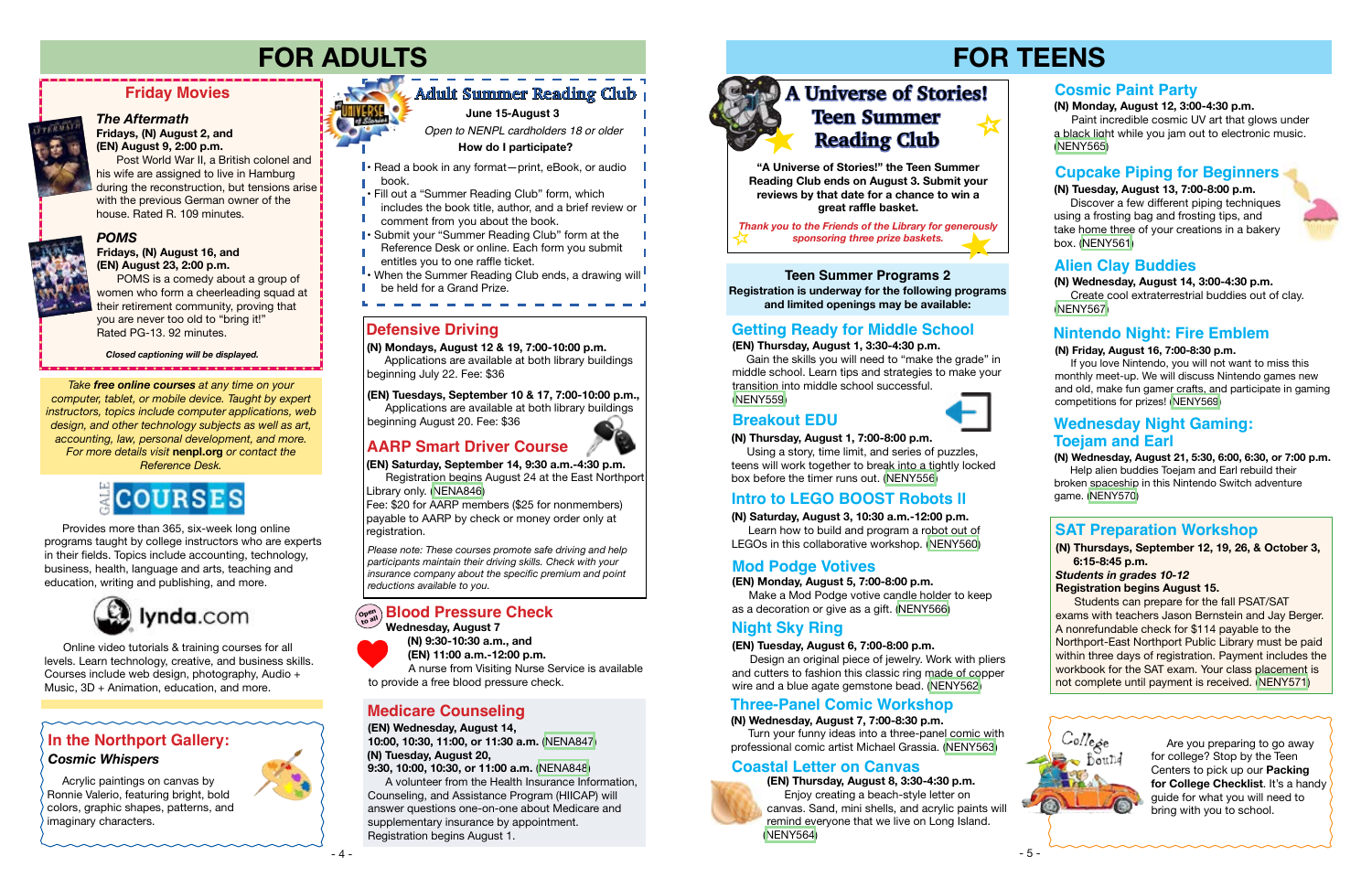# **FOR CHILDREN**

*Stop by the Library and pick up the August bookmark by Avery McArdle. A reading list compiled by Children's Librarians is on the back.*



# **Galactic Storytime**

*Registration for the following programs is underway. Programs identified with this symbol*  $\frac{1}{2}$ **drop**<sub>3</sub> *do not require registration.*

# **The Bookmark Spot**

# **FOR CHILDREN**



**Mondays-Fridays through August 2** 10:00 a.m.-8:00 p.m **Saturdays, through August 3** 10:00 a.m.-4:00 p.m.

#### **Hours: Summer Reading Club ends August 3**

 Children (preschool through grade 6) get prizes for the books they read at home when they join the Summer Reading Club with their Library card at either building or online through August 3.

# **Summer Reading Club—A Universe of Stories!**

**(EN) Thursday, August 1, 7:00 p.m.**

*Children entering grades 3-6*

Teams will compete against each other in three "space-tacular" food challenges. (60 min.) ([NENJ761](https://search.livebrary.com/record=g1090439~S43))

# **Chopped: Space Edition**

#### **(N) Thursday, August 1, 11:00 a.m.**

*Children 2-5 years with adult; siblings welcome* Enjoy a room full of nursery rhyme activities and earn an Olympic medal for each event. (45 min.) [\(NENJ760\)](https://search.livebrary.com/record=g1090561~S43)

## **Mother Goose Olympics**

# **drop in Tick Bite Prevention (lobby table)**

#### **(N) Friday, August 2, 10:30 a.m.**

Exercise your imagination and your muscles while you build a galaxy with giant blue blocks! (60 min.) ([NENJ765](https://search.livebrary.com/record=g1090569~S43))

*Children birth-5 years with adult; siblings welcome* Ramblin' Dan will have families dancing and jamming along to children's favorites and his own high-energy original music. (45 min.) [\(NENJ762\)](https://search.livebrary.com/record=g1090563~S43)

# **Ramblin' Dan Jam**

*Children 1-4 years with adult; siblings welcome* Children learn to use their minds as well as their muscles while having fun building with blocks. (45 min.)



#### *Children 4 years and up with adult; siblings welcome*

 **(N) Saturday, August 3, 10:30 a.m. in**

**(N) Friday, August 2, 7:00 p.m.** *The Wizard of Oz*

 Follow comic duo Lenny and Mabel down the yellow brick road to the Land of Oz, meeting all of your favorite characters along the way in Bright Star Children's Theatre's retelling of a family favorite. (60 min.) [\(NENJ763\)](https://search.livebrary.com/record=g1090565~S43)

# **Block Party!**

- Your place will be held if you call to tell us that you will be late.
- -<br>.................... • Unregistered children will be admitted, as space permits, in the following order: waitlist, standby NENPL cardholders, and non-district patrons.
- Please inquire if food allergies are a concern.

*Registration for the following programs begins July 24. Programs identified with this symbol* **drop in** *do not require registration.*

 **(N) Tuesday, August 6, 11:00 a.m.-2:00 p.m. (EN) Wednesday, August 7, 11:00 a.m.-2:00 p.m.** A representative from Suffolk County Department of Health Services will be in the lobby to discuss the types of diseases carried by ticks on Long Island, proper tick removal, treatment options, and ways to prevent tick bites for you and your family.

Devour some stellar stories and create an out-of-this-world edible craft. (45 min.) [\(NENJ772\)](https://search.livebrary.com/record=g1090412~S43)

Come have a blast with a Long Island Children's Museum educator as we explore the science of rockets and take part in a lunar lander building challenge. (60 min.) [\(NENJ770\)](https://search.livebrary.com/record=g1090581~S43)

**(N) Wednesday, August 7, 3:30 p.m.**

*Children entering grades 1-5*

**in (N) Tuesday, August 13, 7:00 p.m.**  *Children entering grades 4 and up* Be the first to read advance copies of new books

# **Imagination Playground**

#### **(EN) Thursday, August 8, 10:00 a.m.**

*Children birth-5 years with adult; siblings welcome*  Enjoy this active storytime with plenty of music and fun. (45 min.) ([NENJ766](https://search.livebrary.com/record=g1090444~S43))

# **Molly Mouse Rocks!**

After a fun storytime, children will create a beautiful piece of space-themed sand art. (45 min.) ([NENJ776](https://search.livebrary.com/record=g1090414~S43))



 **(N) Thursday, August 8, 2:00 p.m.** *Children 4-10 years with adult; siblings welcome* Stop by anytime between 2:00 and 3:00 p.m. to meet some friendly therapy dogs and get information about our popular Paws to Read program. (60 min.)

# **drop Paws to Read Meet & Greet in**

# **(N) Thursday, August 8, 7:00 p.m.**



*Children entering grades 2-6* Improve your game by playing matches with other kids and teen volunteers. Players may enter a raffle for a chess set made using our 3D printer! (45 min.)

# $\frac{\partial \bm{\phi}_i}{\partial \bm{\phi}_i}$  Shake, Rattle, and Read

 **(EN) Friday, August 9, 10:00 a.m.**

*Children birth-5 years with adult; siblings welcome* Have fun reading stories, singing songs, and sharing

rhymes and fingerplays in this interactive program for families. (30 min.)

Our goal is to maximize attendance and thereby offer as many Northport-East Northport children as possible the opportunity to enjoy Library programs. • Please arrive 10 minutes before the start of a program. If you have not arrived by the start time, your child's place may be given to someone waiting.

#### **A Note About Program Attendance**:

#### **(N) Monday, August 12, 11:00 a.m.**



# **drop in Life-Size Candy Land**

*Children 3-10 years with adult; siblings welcome* Stop by anytime between 11:00 a.m. and 12:30 p.m. to experience the classic board game as you never have before! As your own game piece, move along all the way to the Candy Castle. (90 min.)

**(EN) Tuesday, August 13, 11:00 a.m.** *Children 4-6 years; independent*

# **Books Taste Good**

#### **(N) Friday, August 9, 3:30 p.m.**

*Children entering grades 1-5*

# **Rocket & Rollin'**

#### **(N) Tuesday, August 13, 3:30 p.m.**

*Children entering grades 1-5* Join us for some traditional field day activities including tug-of-war, egg races, and much more. Please wear sneakers. (45 min.) ([NENJ773](https://search.livebrary.com/record=g1090583~S43))

# **Indoor Field Day**

#### **drop Newbery Club**

#### **Chess Club drop in**

and participate in informal book discussions. (60 min.)

 **(N) Wednesday, August 14, 3:00 p.m.** *Children 3-10 years with adult;*

#### **drop in Wing-It Wednesday**

*siblings welcome* Enjoy a room full of art supplies and craft projects. (60 min.)



**(EN) Wednesday, August 14, 7:00 p.m.**

*Children birth-5 years with adult; siblings welcome*  Enjoy stories, rhymes, and movement activities

in this fun family storytime. (45 min.) [\(NENJ775\)](https://search.livebrary.com/record=g1090443~S43)

# **An Evening with Molly Mouse**

**(EN) Thursday, August 15, 11:00 a.m.** *Children 7-9 years*

 **(N) Thursday, August 15, 7:00 p.m.** *Children birth-5 years with adult; siblings welcome*

# **Storytime and Craft Out-of-This-World**



 Join us for a cosmic experience with song, dance, and storytelling. (30 min.)

 **(EN) Friday, August 16, 10:30 a.m.** *Children 1-4 years with adult; siblings welcome* 

# **drop in Tots and Toys**

Enjoy an open-ended play environment as your child explores a variety of toy stations. (60 min.)

**(N) Friday, August 16, 3:30 p.m.** *Children entering grades 3-6*

 Children will work together to solve a series of interconnected puzzles in this space-themed version of the popular escape room game. (45 min.) ([NENJ779](https://search.livebrary.com/record=g1090590~S43))

# **Blast-Off Breakout**

# **Time for Tots**

**(N) Tuesdays, September 10, 17, 24, 10:00 a.m.** *Children 2-5 years with adult; siblings welcome* You and your child will enjoy fun and educational activities designed to encourage early reading, math, and social readiness skills, and also create a craft. (60 min.) Registration begins August 20. [\(NENJ783\)](https://search.livebrary.com/record=g1093255~S43)

### **Road to Reading Program for Families**

 **Tickets to one of the four show times are issued Summer Reading Club Finale Show!**

**to children who have completed the Summer Reading Club requirements.**

*Casey Carle's BubbleMania!*

**(N) Monday, August 5, 4:00 p.m. (N) Monday, August 5, 7:00 p.m. (N) Tuesday, August 6, 4:00 p.m. (N) Tuesday, August 6, 7:00 p.m.** 



#### **(N) Thursday, September 12, 10:00 a.m.**

*Children birth-23 months with adult; siblings welcome*  Using stories and songs, learn some basic signs with your baby to enhance their communication with you before their language skills develop. (45 min.) Registration begins August 29. [\(NENJ791\)](https://search.livebrary.com/record=g1093265~S43)

# **Baby Signing Time**